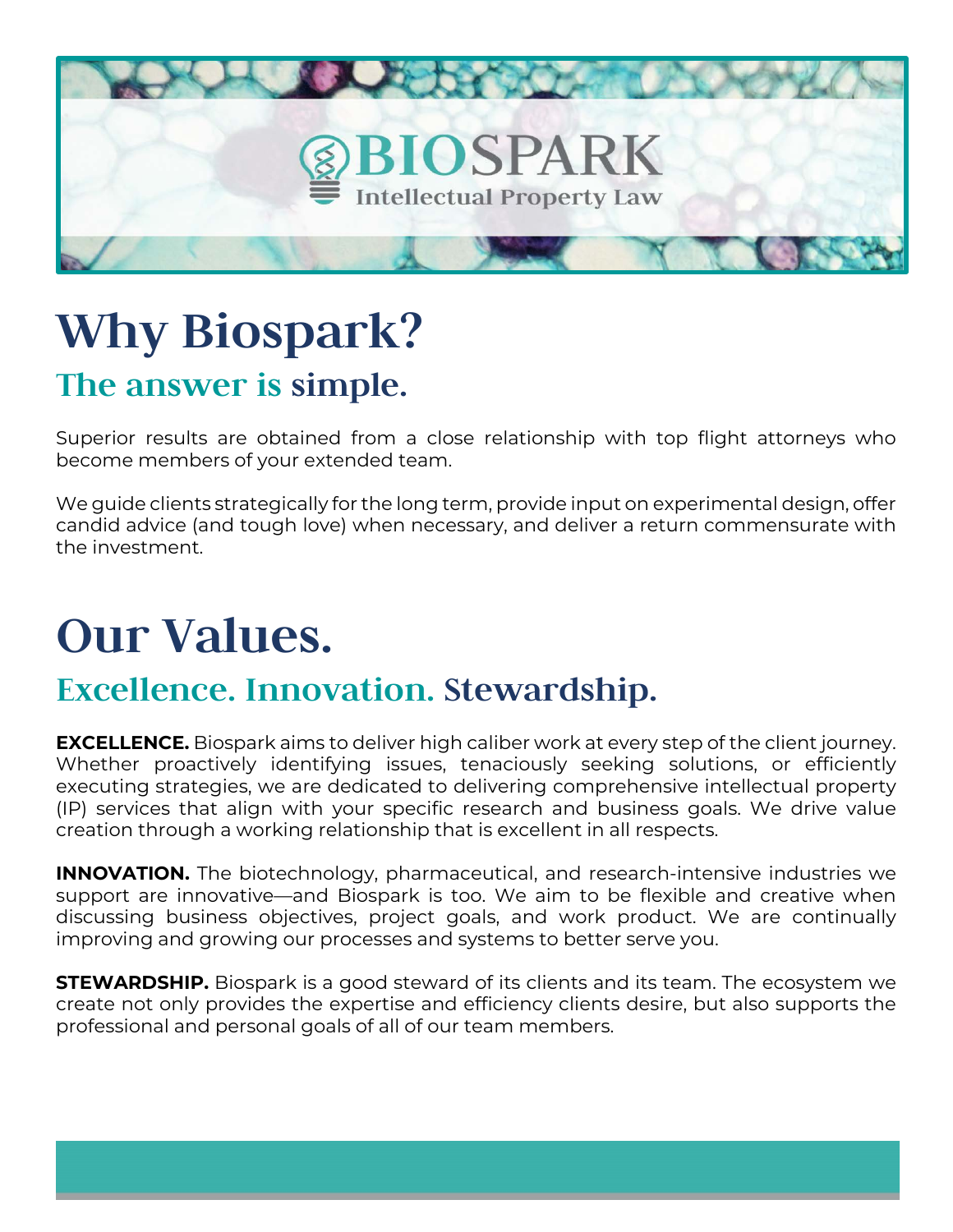### **Representative Technologies, Services, and Experience.**

**TECHNOLOGIES.** Biospark's team has over half a century of experience in IP matters, with a particular focus on patent drafting, prosecution, and counseling, across a broad array of technologies, including:

- Antibody technologies
- Therapeutic peptides
- Small molecule therapeutics
- HDL mimetics
- Nucleic-acid based therapeutics
- Enzyme therapeutics
- Gene therapy technologies
- Gene editing technologies
- Vaccines and related methods of use
- Recombinant expression systems
- Xenotransplantation technology
- Synthetic biology
- Stem cell and organoid technologies
- Drug delivery technologies
- Bioinformatics
- Discovery platforms
- Industrial enzymes
- Nutritional supplements
- Diagnostic tools and assays
- Manufacturing processes

**SERVICES.** Biospark's services include:

- *Worldwide Patent Strategy and Patent Portfolio Management*
	- Preparation and prosecution of US patent applications
	- Management and oversight of global patent prosecution
	- Analysis of inventorship claims
	- Coordination of patent and research strategies to maximize patent scope
	- Review of client publications to align with patent strategy
	- Provision of advice on strategic patent lifecycle management and IP strategies, including coordination of regulatory and patent exclusivities
	- Management of patent office administrative proceedings, including reexaminations, *inter partes* reviews, and interferences
	- Ongoing analysis of IP portfolios to ensure protection for newly developed technology

#### • *Competitive Patent Analyses*

- Freedom-to-operate and patentability analyses
- Patent searches to identify competitive third party patents
- Identification of potentially valuable opportunities to license or acquire patent assets
- Opinions concerning validity and infringement of third party patents
- Analysis of the patentability and likely scope of claims that will grant from third party applications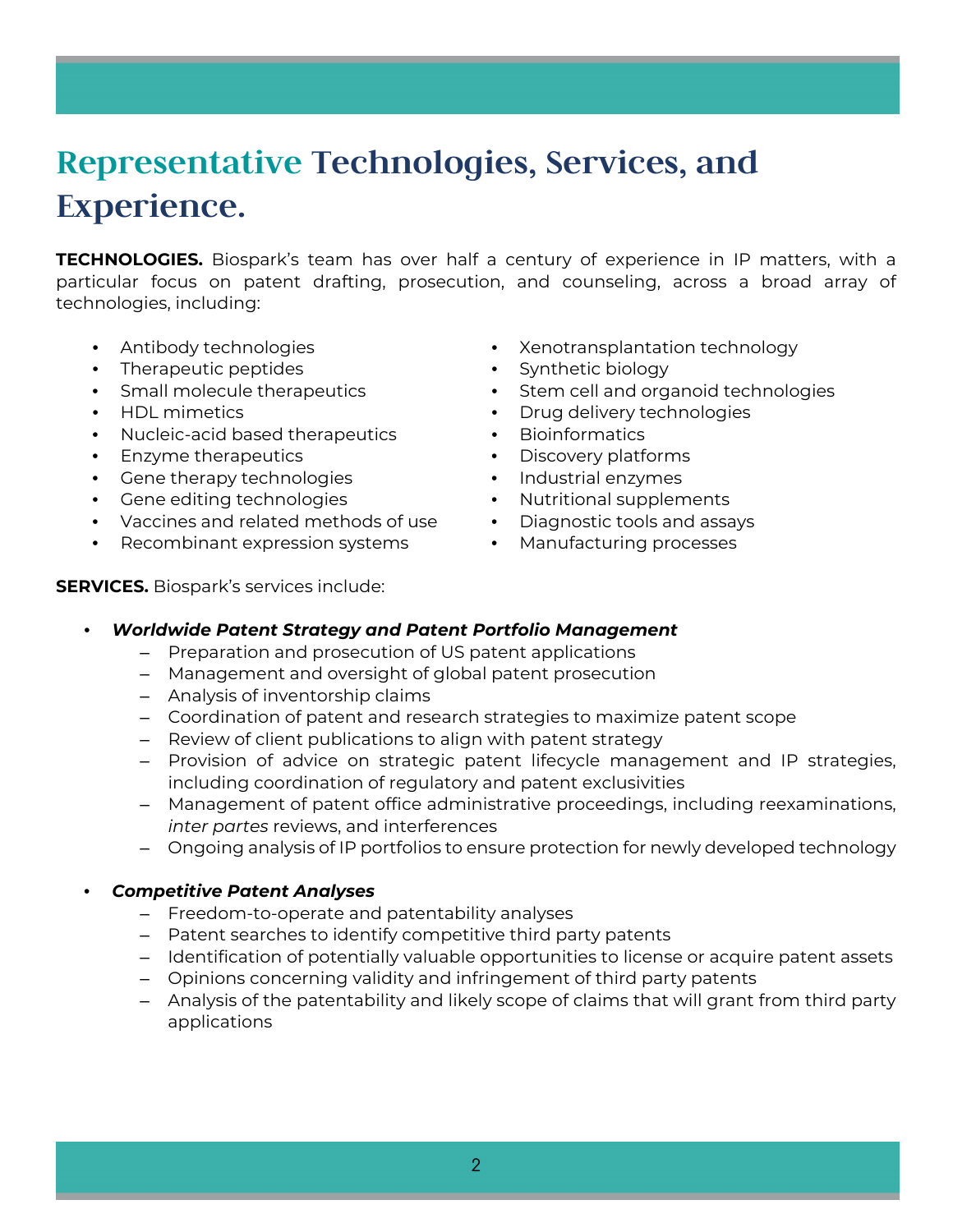- *Transactional Support*
	- IP due diligence or preparation in connection with corporate transactions and investments
	- Presentations regarding IP portfolio scope and strength to prospective investors and partners
	- Negotiation, drafting, and review of IP-related provisions in deal documents, including representations, warranties, and indemnities
	- Negotiation, drafting, and review of IP-related agreements, including material transfer agreements, consulting agreements, services agreements, sponsored research agreements, and collaboration agreements

#### • *Litigation Support*

- Competitor patent portfolio review and pre-suit investigations
- Patent litigation strategy and support efforts

**EXPERIENCE.** A sampling of Biospark's collective experience (which may have occurred at Biospark or at a prior employer):

- Patent strategy and prosecution for a startup company creating antibody-drug conjugates (ADCs) that target the immune system as well as third party agreements with virtual team and CROs
- Patent strategy and prosecution for a startup company developing monoclonal antibodies against tumor antigens and T-cell engagers
- Freedom-to-operate and patentability analyses for an established company with respect to bispecific antibody targets for new development projects
- Preparation and prosecution of foundational patents relating to an approved ADC
- Patent strategy for an established biotechnology company relating to its multispecific antibody formats
- Global management of a patent portfolio surrounding an antibody approved for a hematologic malignancy, including restructuring the claims to maximize patent term adjustment in the US, take advantage of supplemental protection certificate opportunities in Europe, and preparation of the portfolio for downstream partnering deals and the contemplated product life cycle
- Global management of a patent portfolio surrounding an antibody approved for treatment of multiple sclerosis, including working with medical experts on declarations that resulted in patent issuances in key jurisdictions
- Patent strategy for a platform technology for biobetter antibodies and the resulting antibody molecules, including identifying a unique angle of patentability for each successive product
- Successful challenge to an examiner's rejection of claims covering an approved pharmaceutical formulation at the pre-appeal stage where the foundational patent on the active pharmaceutical ingredient (API) would expire shortly following approval
- Freedom-to-operate and patentability analyses for multiple glucagon-like peptide (GLP) receptor agonist peptides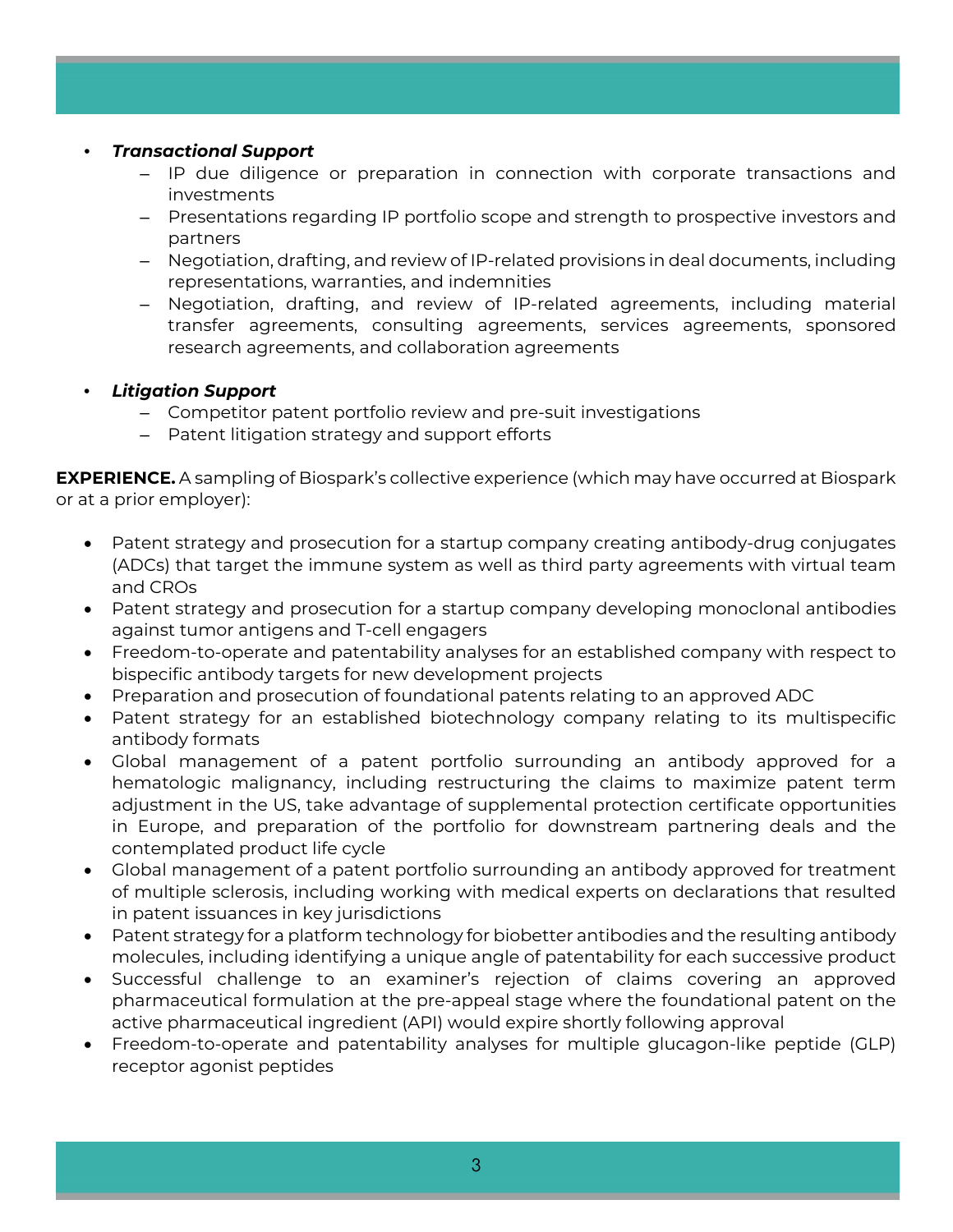# **Meet Our Team.**

### **Muna Abu-Shaar**

#### **Managing Partner**



Muna was born in Jordan and as a young woman was fortunate to attend boarding school in the UK. She continued her studies at Cambridge University, where she was awarded a B.A. in Natural Sciences (with honors) in 1992.

After completing her undergraduate degree, Muna moved to New York City, where she pursued a scientific career and earned a Ph.D. in Cellular, Molecular, and Biophysical Studies (with distinction) from Columbia University in 1999.

Towards the end of her graduate studies, Muna made the decision to use her scientific knowledge in patent law, seeking exposure to a greater variety of technologies and intellectual challenges. Muna attended law school while working full-time as a law clerk at the firm of Pennie & Edmonds LLP. By the time she earned her J.D. at Fordham Law School in 2003 (*cum laude*, Law Review, and Order of the Coif), Muna already had broad experience in patent law, including patent prosecution, litigation, interferences, and opinion work. After Pennie & Edmonds, Muna had a successful career at two AmLaw 50 firms, Jones Day and Dechert LLP, the last few years as a partner, and was recognized with a Super Lawyers "Rising Star "Award in New York (2011, 2013).

With the backing of her clients, and based on her extensive research into alternative approaches for providing legal services, Muna moved to one of the main hubs of the biotechnology industry—Cambridge, Massachusetts—and launched Biospark Intellectual Property Law in 2014.

Muna is admitted in Massachusetts and New York and before the USPTO.

Muna is an avid consumer of podcasts and audiobooks, always seeking to expand her knowledge on a wide variety of topics, including professional development, productivity, and individual performance. She also mentors and collaborates with other small business owners to implement these learnings to drive business success.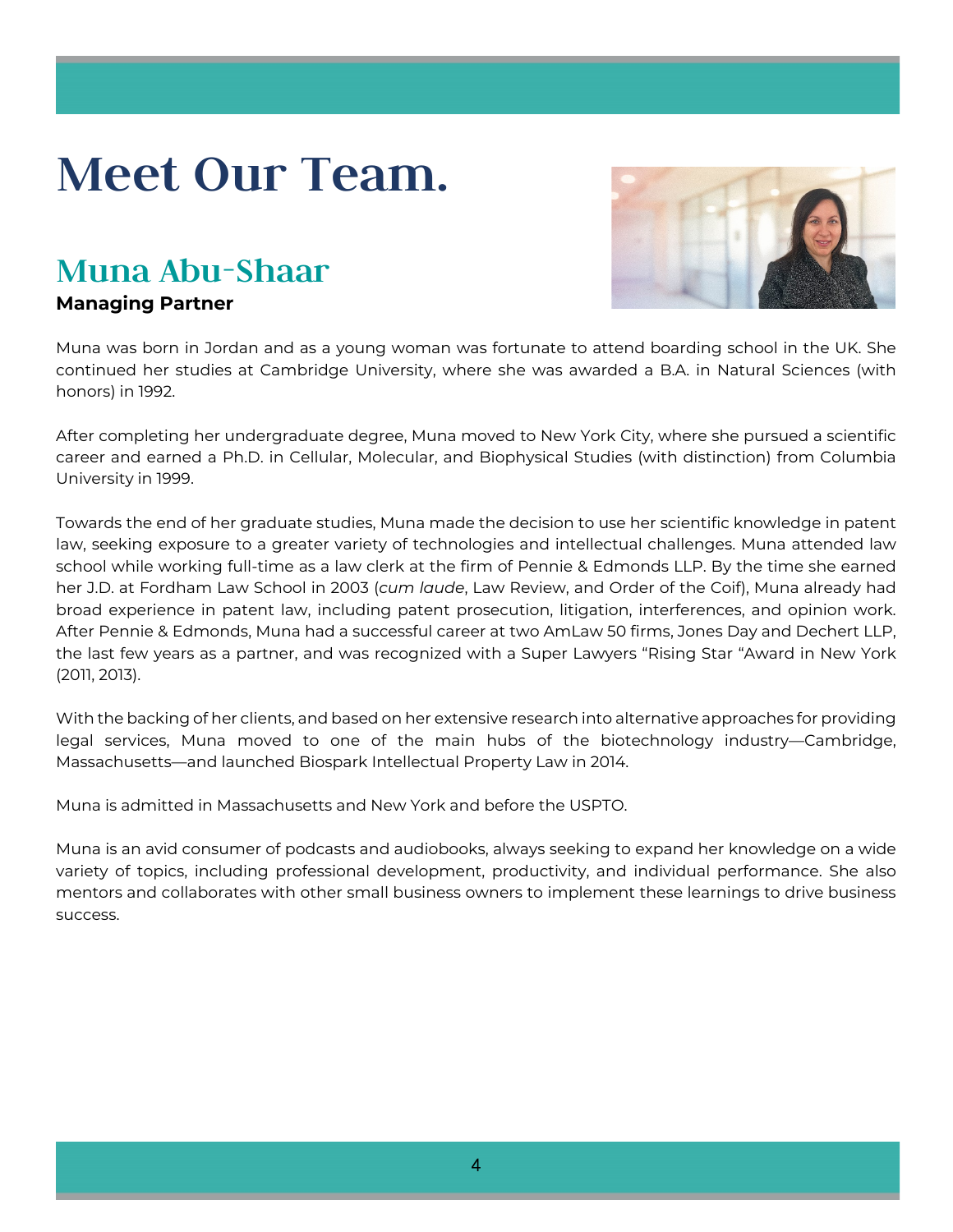

## **Adam Krol**

#### **Partner**

As a young child, Adam's favorite subject in school was always science. Adam's interest in biology and chemistry in particular grew during his high school years, which led him to major in Medicinal Chemistry at the State University of New York at Buffalo, where he received a B.S. degree (*summa cum laude*) in 2004. Adam continued his education at SUNY at Buffalo as a graduate student, where he focused his studies on chemical and biological engineering and received an M.E. degree in Chemical Engineering in 2006. Adam became interested in patent law during graduate school and subsequently enrolled in SUNY at Buffalo's law school. Adam received a J.D. (*magna cum laude*) from SUNY at Buffalo in 2009.

Following law school, Adam joined Cooper & Dunham LLP, a New York IP boutique, as an associate. Adam subsequently joined Dechert LLP, an AmLaw50 firm where he and Muna first worked together, and later returned to Cooper & Dunham LLP. Adam joined Biospark in 2015, where he counsels biotechnology, pharmaceutical, and chemical industry clients in the areas of biologics, small molecules, pharmaceutical and chemical formulations, and manufacturing processes. Adam was recognized with a Super Lawyers "Rising Star" Award in Massachusetts (2017-2020).

Adam is admitted in Massachusetts, New Jersey, and New York, and before the USPTO.

Adam enjoys swimming, homebrewing, and spending time with his wife, two young children, and dog.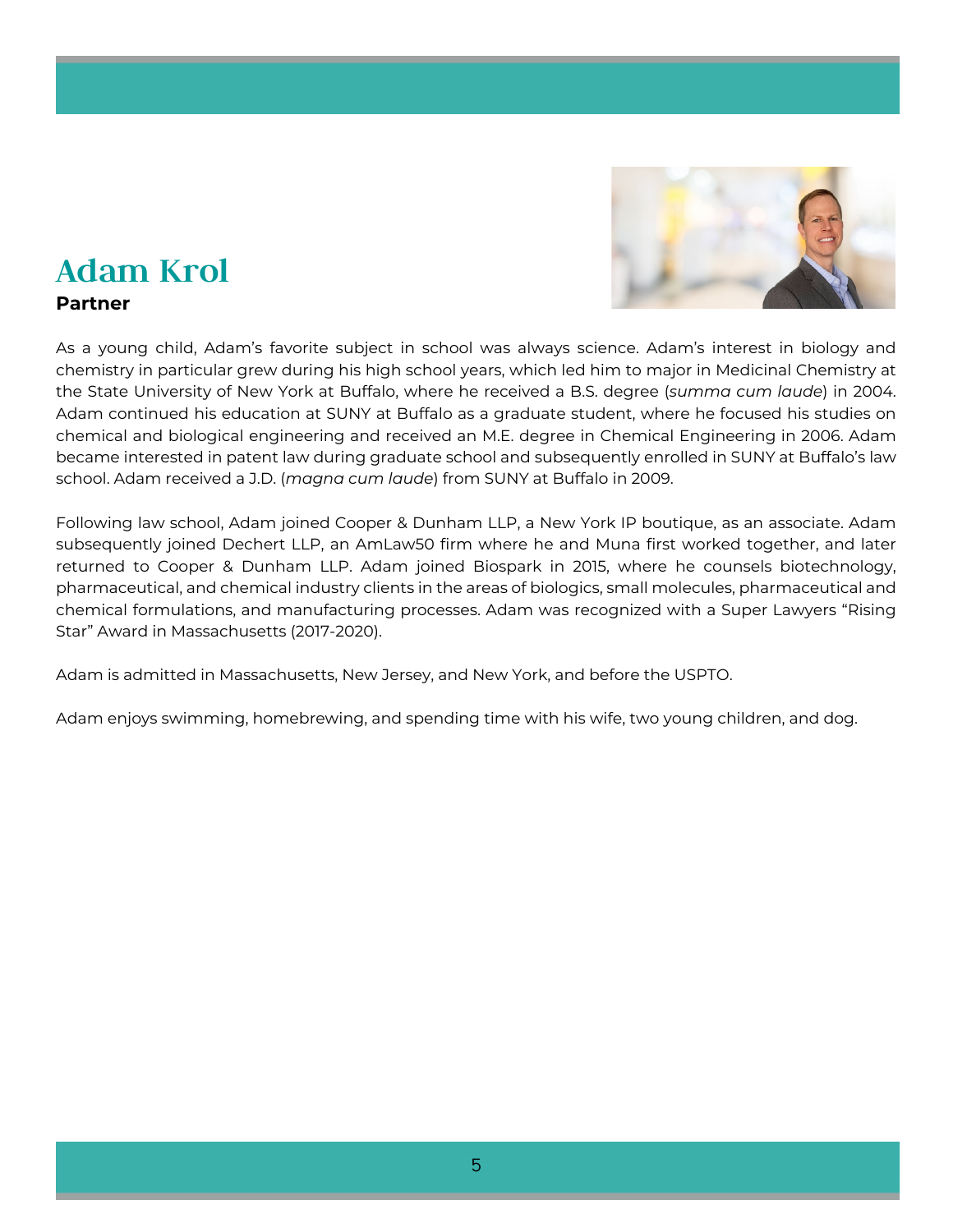

## **Shirley Wang**

#### **Special Counsel**

Growing up and as an undergraduate, Shirley was interested in both science (particularly biology) and the humanities (particularly literature). Continuing this dual interest path, she received her B.S. degree in Biomedical Engineering from Yale University (with honors) in 2003 and her J.D. from University of Chicago Law School in 2007.

Following law school, Shirley joined the IP Transactions group at Shearman & Sterling LLP, a large international law firm, in its New York office. She then went in-house at a California biotechnology startup that went public with its enzyme technology during her tenure. Seeking wider exposure to life sciences and biotechnology licensing deal work, she joined Dechert LLP, where she met Muna and Adam. Following one more in-house role at Deloitte LLP providing support for their life sciences and healthcare practice in both the consulting and advisory spaces, she joined Biospark in 2021.

Shirley brings over fourteen years of experience in counseling clients on IP aspects in corporate transactions, such as mergers, acquisitions, IPOs, and financing rounds, as well as complex licensing deals, with a focus on collaboration and license agreements for pharmaceutical and biotechnology clients, ranging from platform technologies to pharmaceutical compounds. She also has extensive experience in daily contract work that both startups and more established companies encounter, such as confidentiality agreements, material transfer agreements, early-stage research, development, and evaluation agreements, services agreements, consulting agreements, and software licenses. Her pragmatic approach is a result of her prior in-house experience, which also included oversight of certain corporate and contract compliance matters.

Shirley is admitted in California and New York.

Shirley enjoys reading, strength training, and spending time with her family.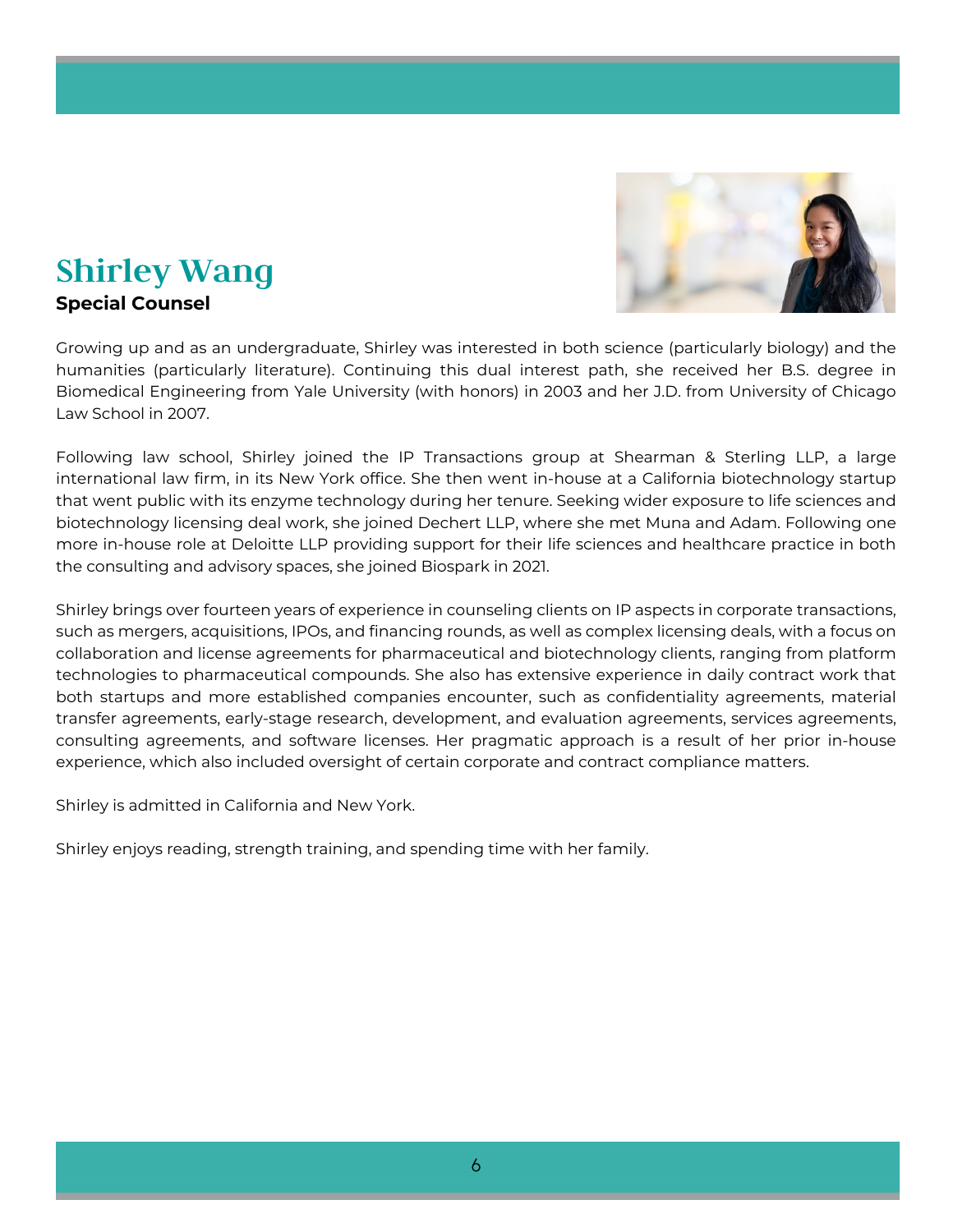

### **Sarah Bernard**

#### **Patent Agent & Project Manager**

Sarah has always been interested in innovation and science. During her childhood many of her teachers commented on her "inquisitive mind" and several family legends exist regarding Sarah's relentless need to ask "why" to get to the heart of an issue!

Sarah is a European patent attorney and a US Patent Agent with over a decade of experience in patent counseling for biotechnology, pharmaceutical, and academic clients in the areas of small molecules, pharmaceutical and chemical formulations, and manufacturing processes. Sarah also has experience in Business Development and Strategic Alliances for early drug discovery research as well as decades of experience in client relationship management and project management.

Sarah completed her training for the European Qualifying Patent Exams in Dublin, Ireland. She has a Ph.D. in Biochemistry from the University of Manchester and a B.Sc. (Hons) in Biochemistry from the University of Leeds. Sarah is based in Massachusetts and supports Biospark part-time as a patent agent and project manager. Prior to relocating to Massachusetts, she was a Senior Associate at a Dublin-based IP law firm.

Sarah enjoys spending time with her family and dog and running half marathons and marathons.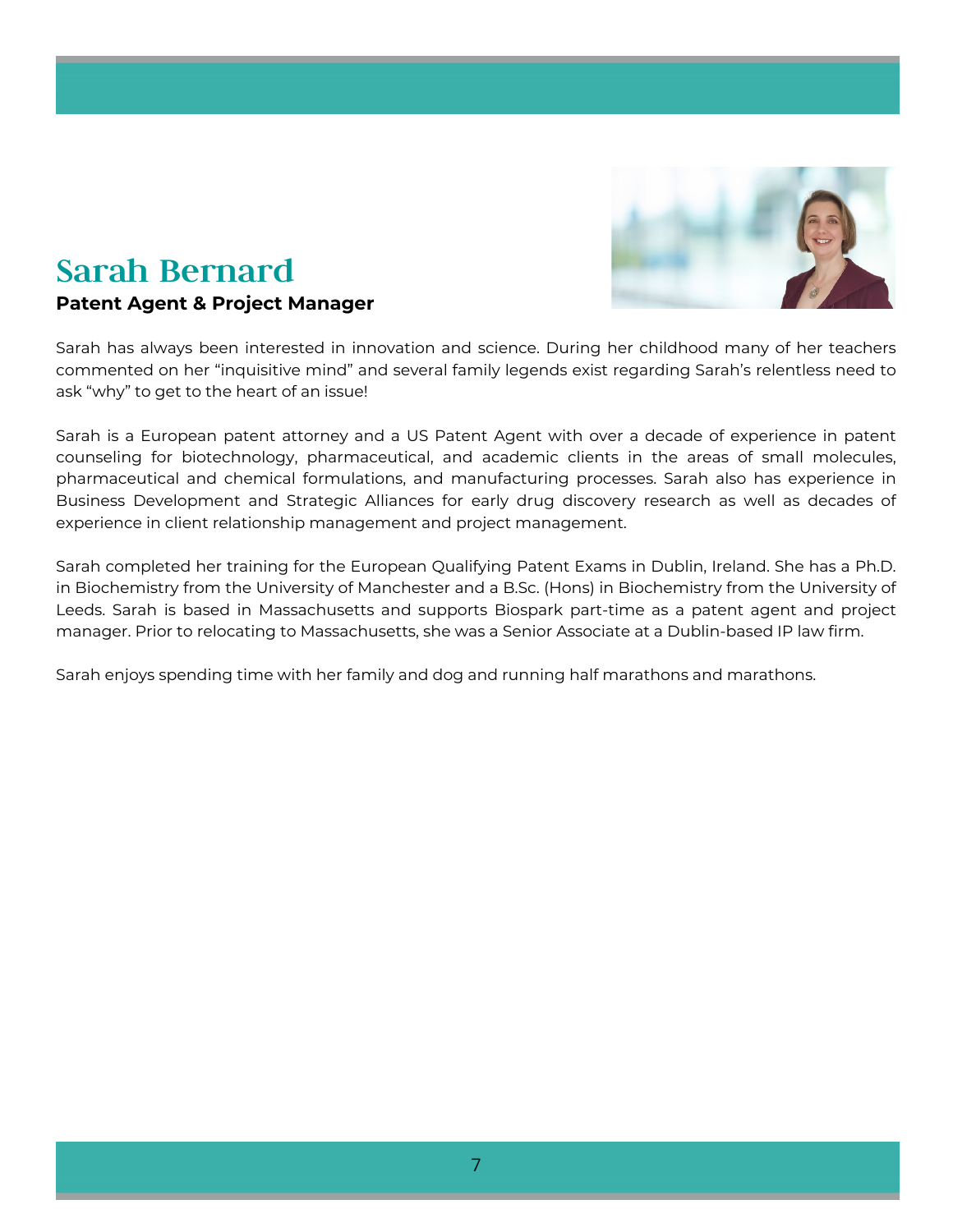

### **David Stark**

#### **Technology & Contracts Specialist**

David decided to become a scientist at age 9, and a biologist at age 12, after reading about the phospholipid bilayer model of the mammalian cell membrane. He chose developmental biology over neuroscience during his first degree, after a traumatic experience with a locust. His interest in pattern formation was confirmed during a Ph.D. in amphibian limb regeneration with Jeremy Brockes, and studies of Hedgehog signaling with Phil Ingham. His love of skiing however encouraged him to qualify as a lawyer.

David is a UK-qualified solicitor with a Graduate Diploma in Law (GDL) and Legal Practice Course (LPC) from BPP Law School, London (both with distinction), a Ph.D. in Biochemistry from University College London, and a B.A. in Natural Sciences from the University of Cambridge. He has fifteen years of experience assisting clients in a broad range of commercial settings. David is based in the UK and supports Biospark part-time as a technology and contracts specialist.

David enjoys weightlifting, skiing, and cooking.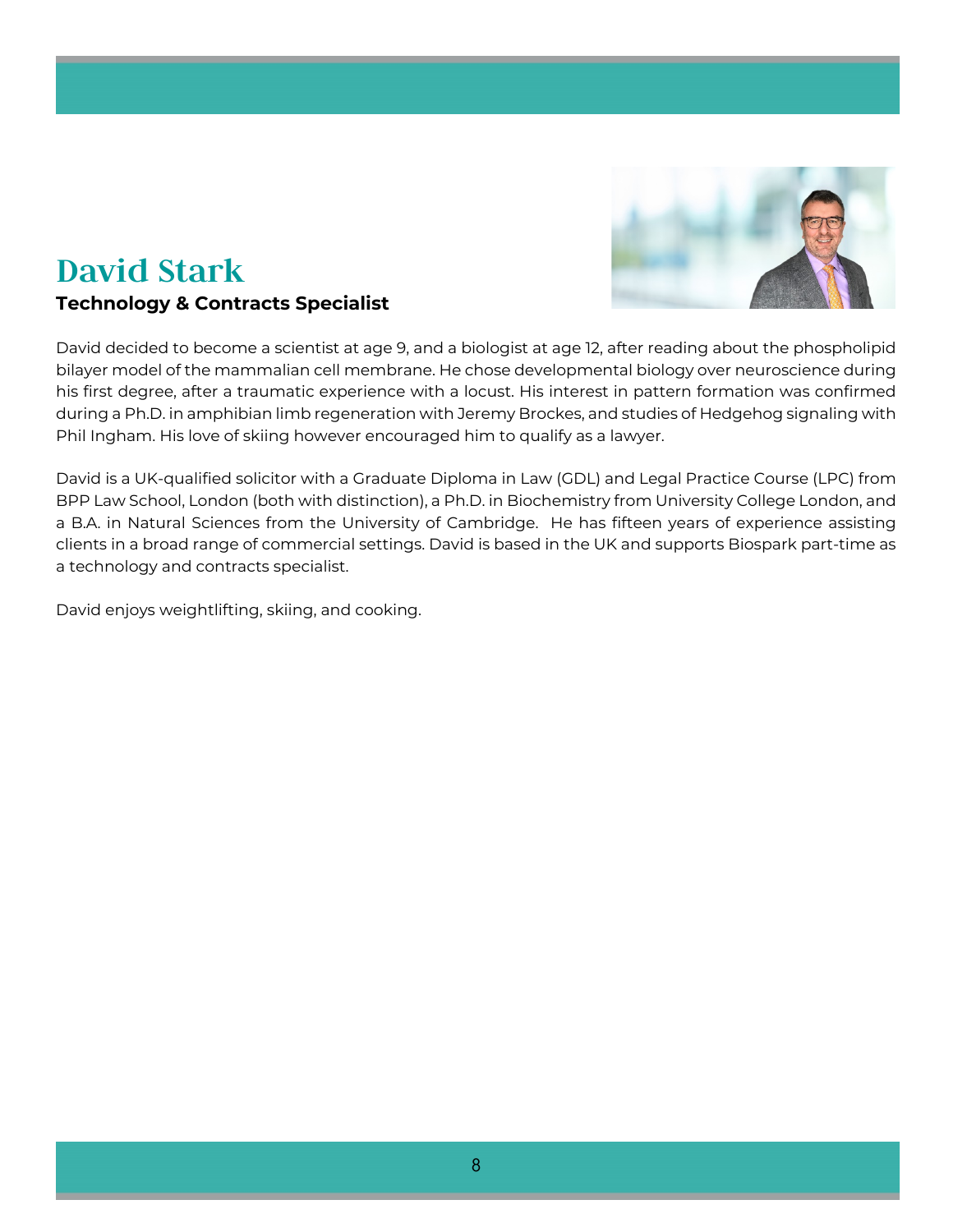### **Raquel Aidun**

#### **Patent Paralegal & Accounts Manager**

Raquel has a B.A. in Latin American Studies from George Mason University and over seven years of experience in professional administrative positions with an emphasis in the legal sector. Raquel is responsible for managing Biospark's patent and annuities docket, preparing patent prosecution documents, and reporting patent correspondence.

Raquel is interested in fitness and nutrition, and enjoys painting and spending time with her children.

## **Karla Johnson Patent Administrator & Administrative Assistant**

Karla has a B.A. in History from George Mason University and over six years of experience in professional office administration. Karla provides patent docketing, patent prosecution, and IP transaction support.

Karla enjoys reading, crafting, and spending time with friends and family.